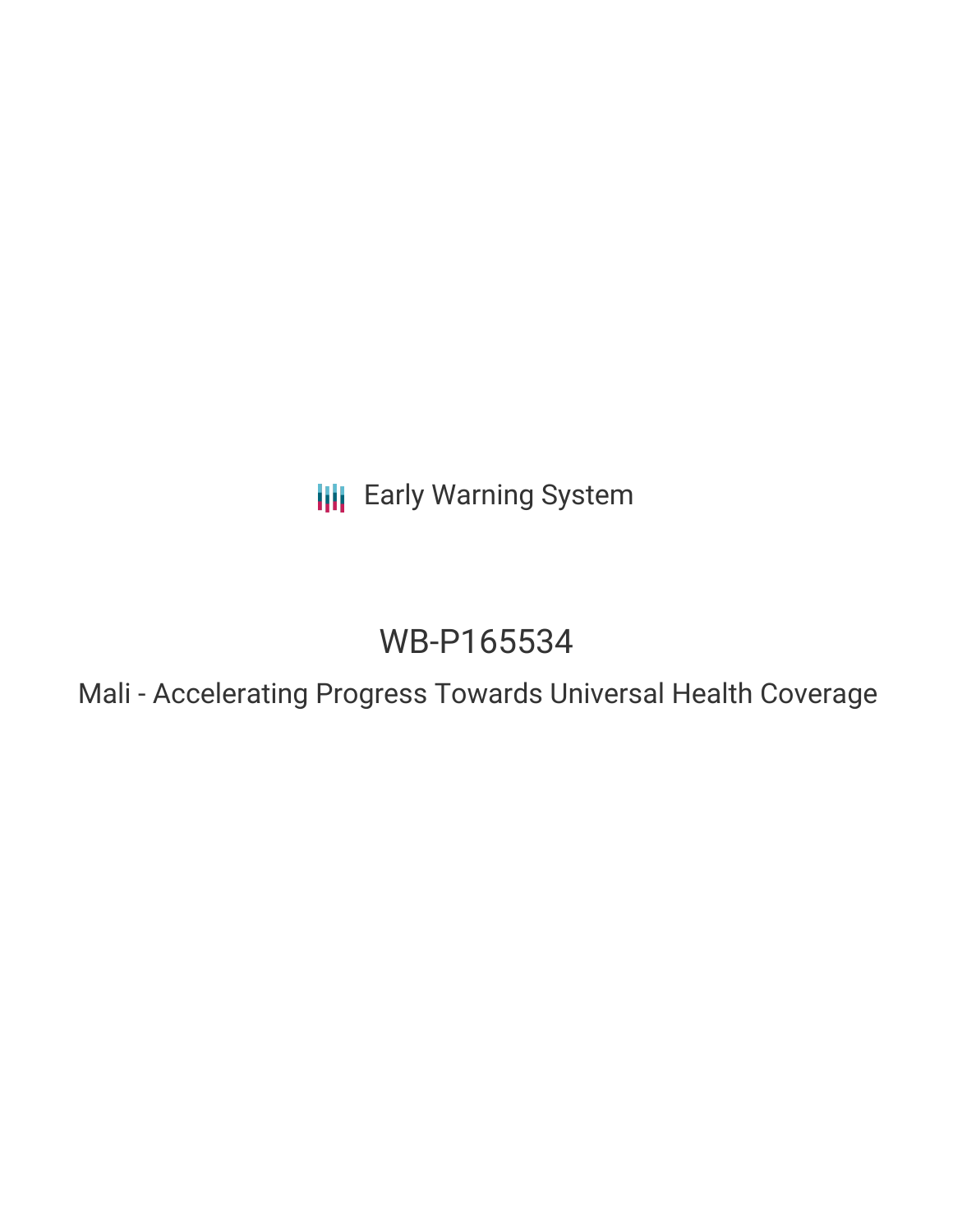

#### **Quick Facts**

| <b>Countries</b>               | Mali                        |
|--------------------------------|-----------------------------|
| <b>Financial Institutions</b>  | World Bank (WB)             |
| <b>Status</b>                  | Proposed                    |
| <b>Bank Risk Rating</b>        | B                           |
| <b>Voting Date</b>             | 2018-12-20                  |
| <b>Borrower</b>                | Republic of Mali            |
| <b>Sectors</b>                 | <b>Education and Health</b> |
| <b>Investment Amount (USD)</b> | $$50.00$ million            |
| <b>Project Cost (USD)</b>      | $$60.00$ million            |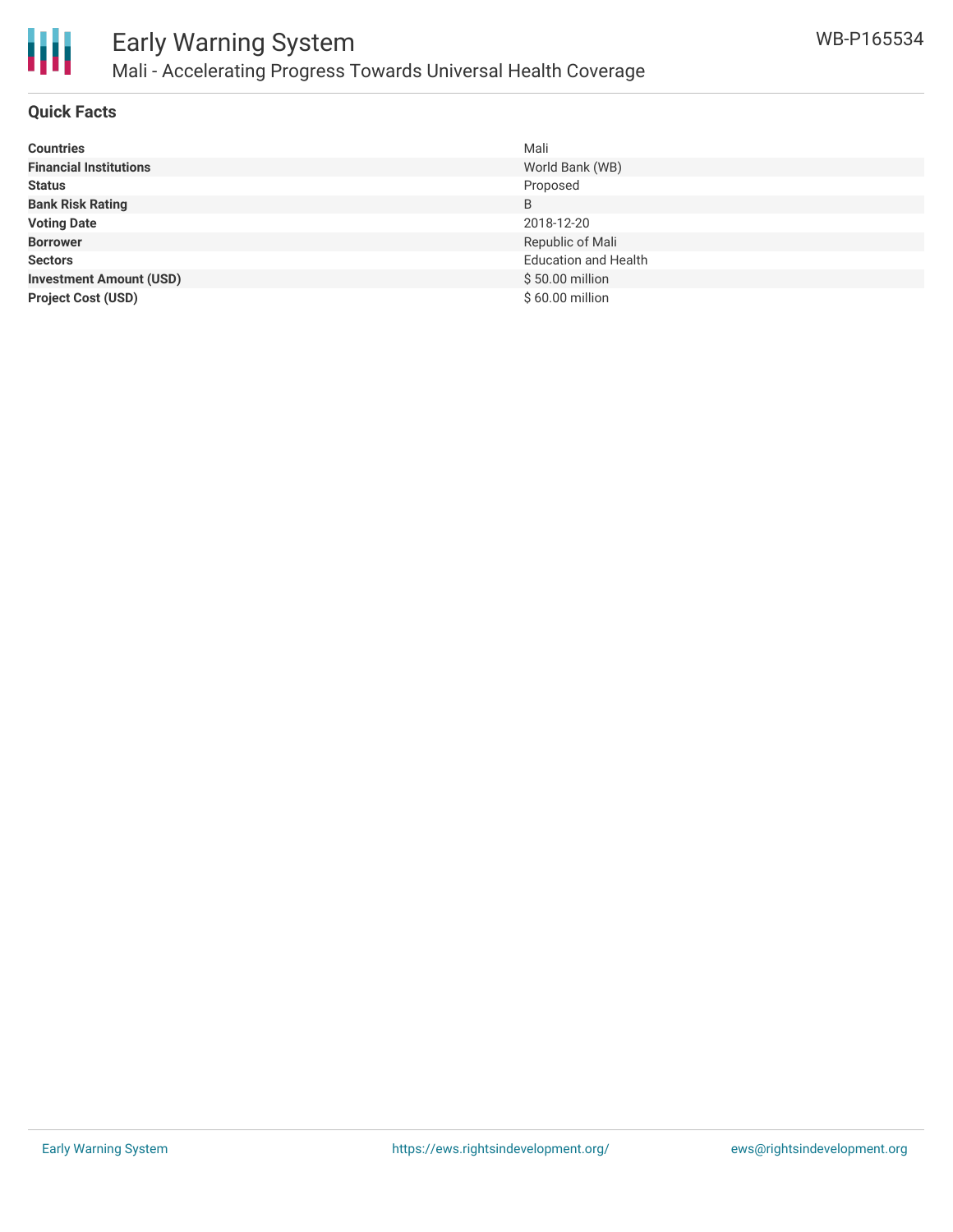

## **Project Description**

The objective of the project is to improve the utilization and quality of reproductive, maternal, neonatal, child, adolescent health and nutrition services, especially among the poorest households, in targeted areas.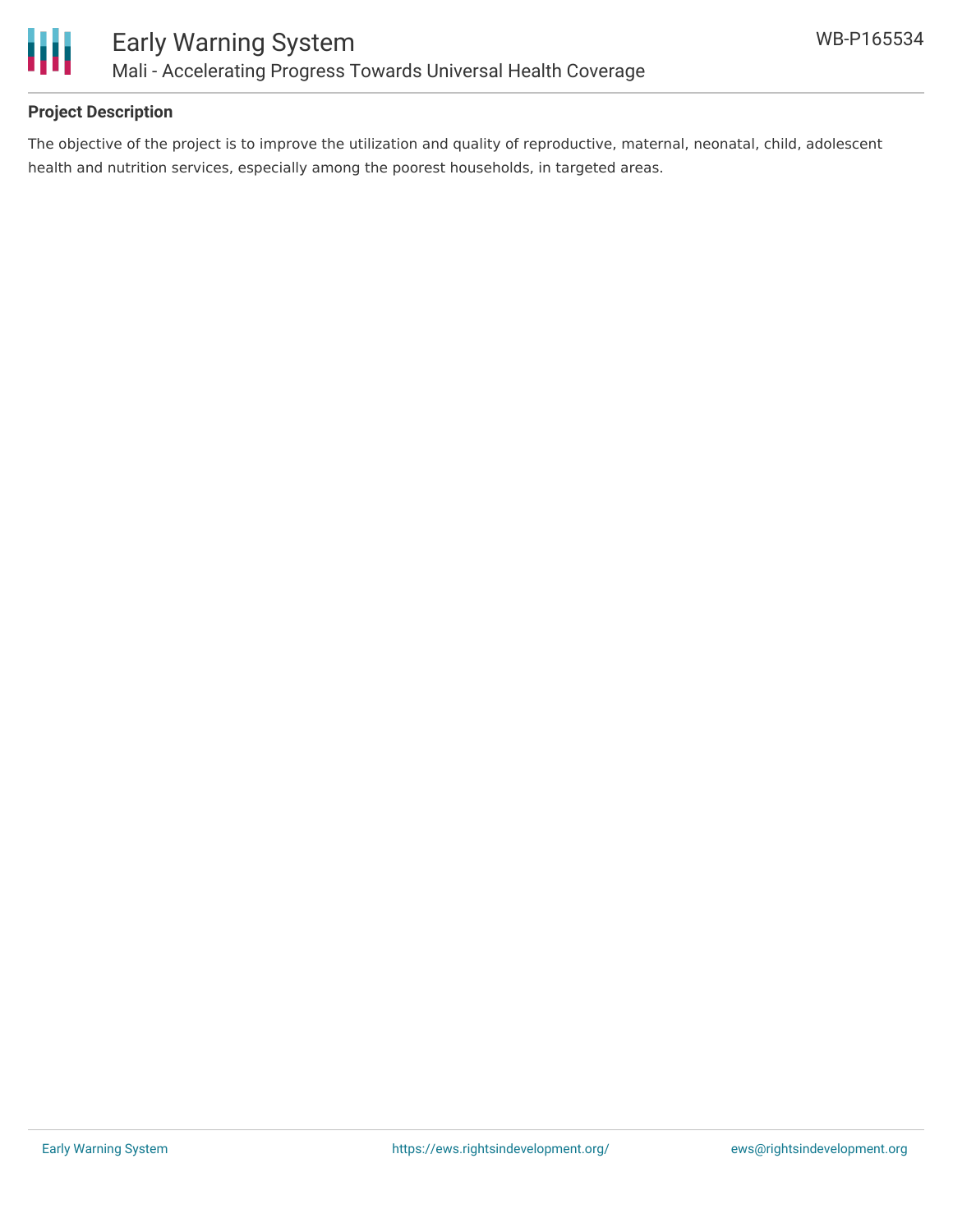

#### **Investment Description**

World Bank (WB)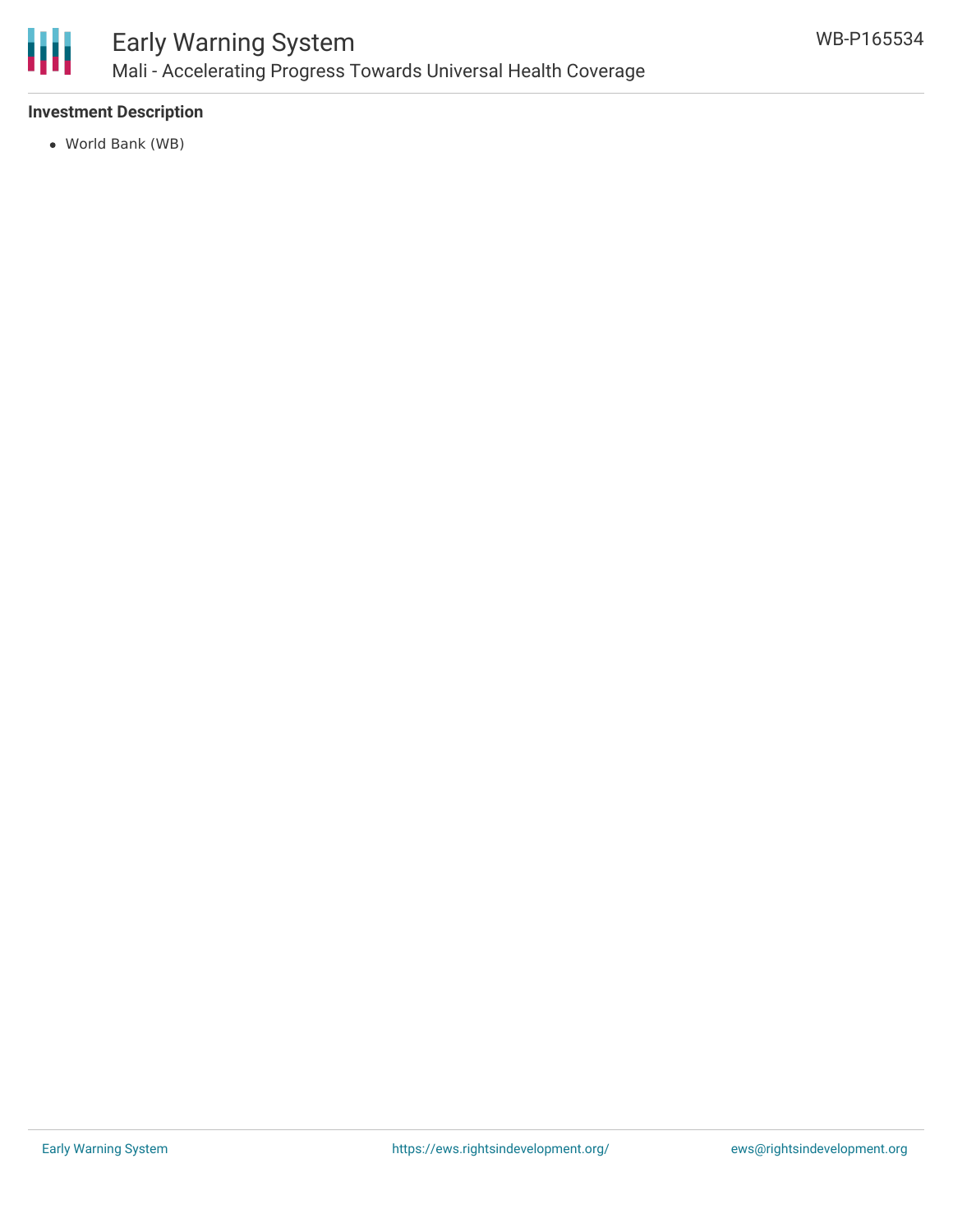

## **Contact Information**

Ministère de la Santé Pr. Samba Sow Ministre de la Santé et de l'Hygiène Publique du Mali ssow@som.umaryland.edu

Dr. Mama Coumare Secrétaire Général (SEGAL), Ministère de la santé mamacoumare@gmail.com

#### ACCOUNTABILITY MECHANISM OF WORLD BANK

The World Bank Inspection Panel is the independent complaint mechanism and fact-finding body for people who believe they are likely to be, or have been, adversely affected by a World Bank-financed project. If you submit a complaint to the Inspection Panel, they may investigate to assess whether the World Bank is following its own policies and procedures for preventing harm to people or the environment. You can contact the Inspection Panel or submit a complaint by emailing ipanel@worldbank.org. You can learn more about the Inspection Panel and how to file a complaint at: http://ewebapps.worldbank.org/apps/ip/Pages/Home.aspx.